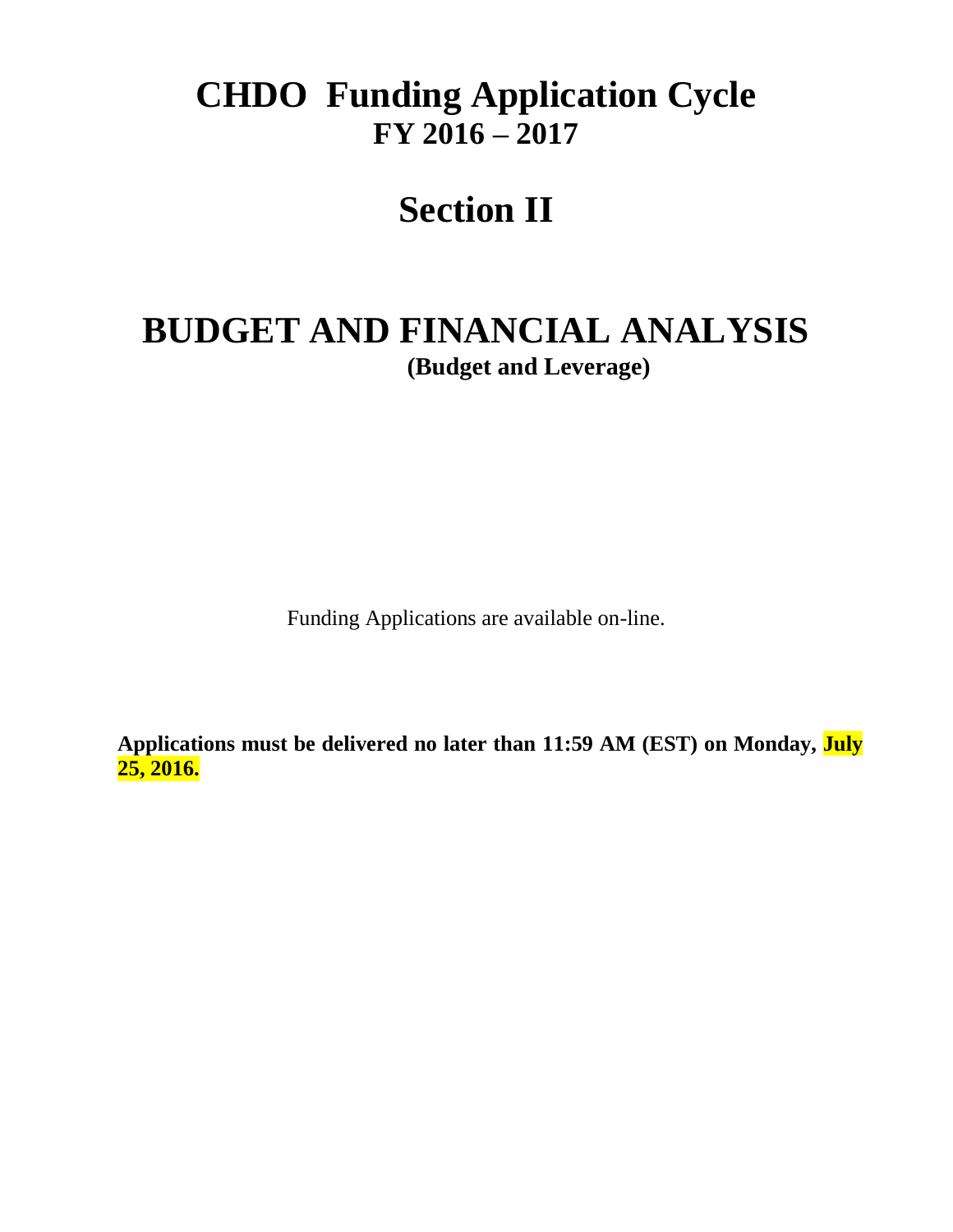## **I BUDGET AND FINANCIAL ANALYSIS**

## **MATCH FUNDS:**

- Applicants **must** demonstrate the ability to leverage or match the requested funds from other sources. The following leverage/match requirements apply:
	- **HOME/CHDO CONSTRUCTION PROJECTS** Minimum **25% CASH MATCH** required, dedicated to the specific construction project (Cash OR funds in the form of in-kind contributions, land donations and/or volunteer labor are accepted as match. Match must be NON-City funds).

All leverage/matching funds must be dedicated and documented to the requested project and available during the project period (i.e. October 1, 2016– September 30, 2018). All matching fund commitments will be verified by the City.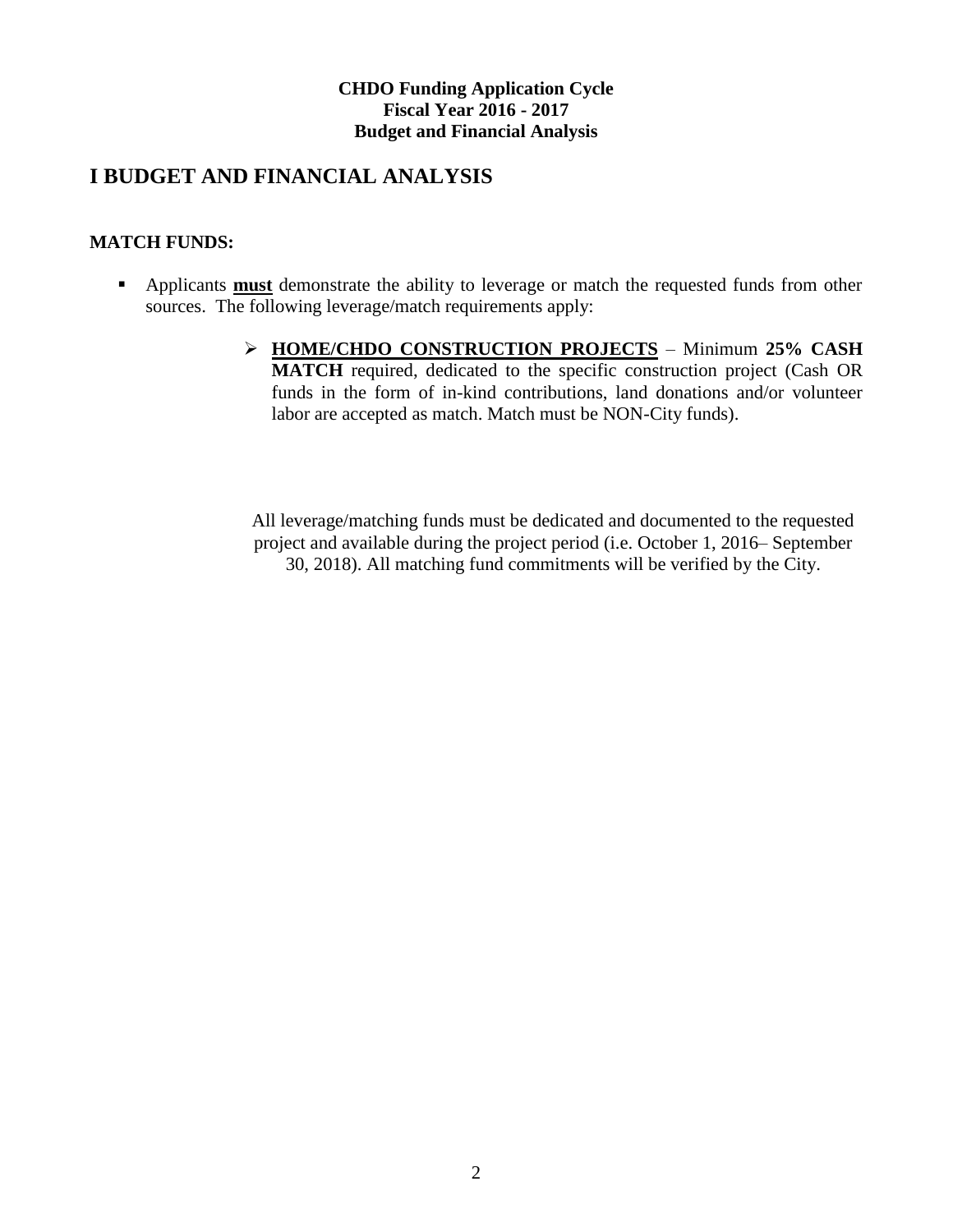## **IIBUDGET AND FINANCIAL ANALYSIS**

## **MATCH FUNDS: (YOUR ORGANIZATION'S CASH FLOW)**

- 1. List sources, including funding amounts, to which you have committed (documented) for the proposed service/program/project (Dates, outcomes, etc.).
- 2. List sources, including funding amounts, to which your organization plans to apply under the pending section for funding before October 1, for the proposed service/program/project.

| <b>FUNDING SOURCE</b>        | AMOUNT (\$)   | <b>USES</b> |
|------------------------------|---------------|-------------|
| *FUNDING SOURCES - COMMITTED |               |             |
| <b>LOCAL</b>                 | \$            |             |
|                              | \$            |             |
| <b>FEDERAL</b>               |               |             |
|                              | \$            |             |
|                              | $\mathcal{S}$ |             |
| <b>STATE</b>                 |               |             |
|                              | $\mathcal{S}$ |             |
|                              | \$            |             |

**\*Note: Please attach required documentation from funding source(s) of committed funds to this project/program to be considered matching funds. If source(s) are not documented, the source(s) will not be considered in scoring.**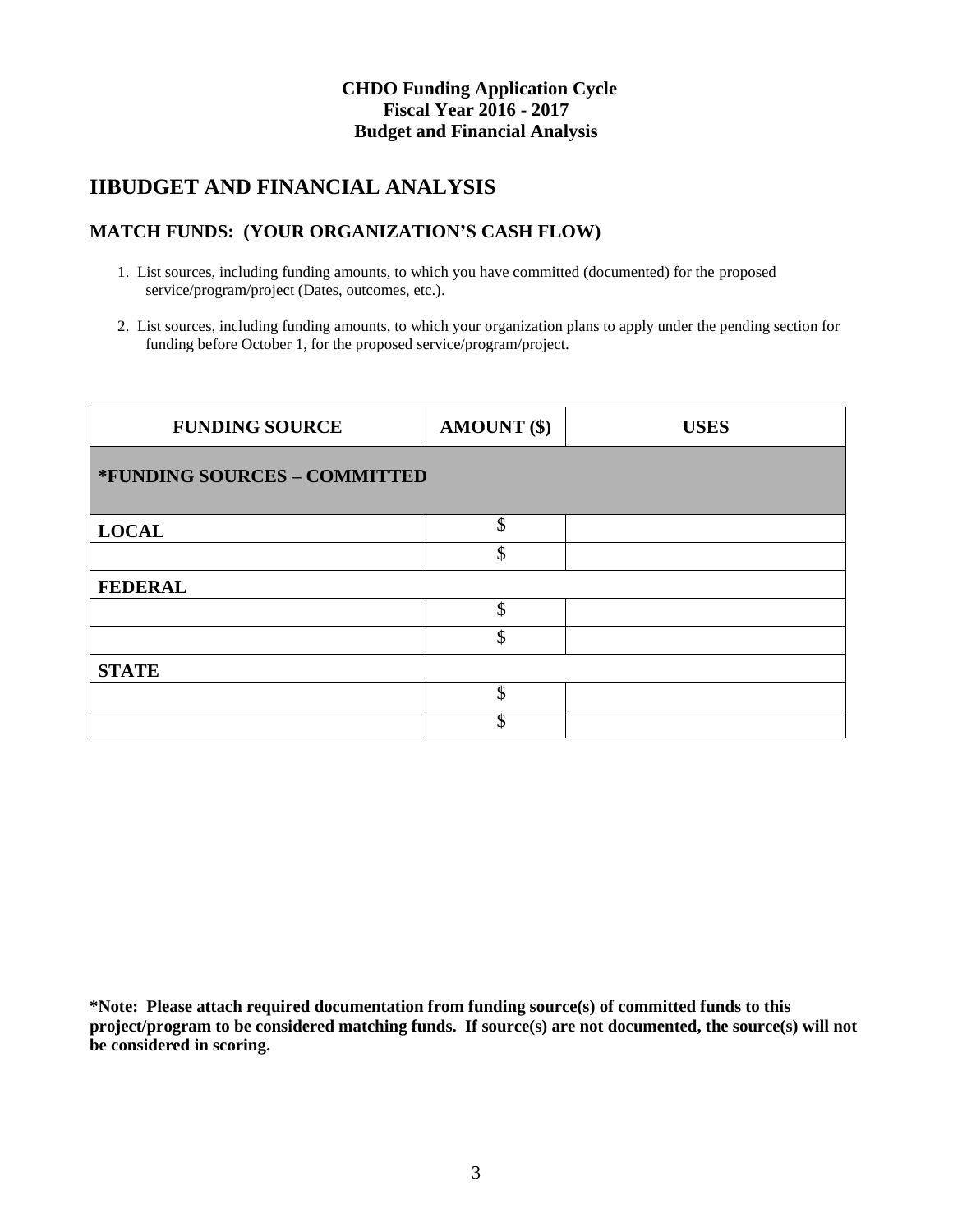# **IIIBUDGET AND FINANCIAL ANALYSIS**

## **LEVERAGING OTHER FUNDS: (OTHER ENTITIES MONEY – OUTSIDE SOURCES)**

- 1. List sources, including funding amounts, to which you have committed (documented) for the proposed service/program/project (Dates, outcomes, etc.).
- 2. List sources, including funding amounts, to which your organization plans to apply under the pending section for funding before October 1, for the proposed service/program/project.

| <b>FUNDING SOURCE</b>                        | <b>AMOUNT</b> (\$)         | <b>USES</b> |
|----------------------------------------------|----------------------------|-------------|
| *FUNDING SOURCES - COMMITTED                 |                            |             |
| <b>LOCAL</b>                                 | $\boldsymbol{\mathsf{\$}}$ |             |
|                                              | $\overline{\$}$            |             |
| <b>FEDERAL</b>                               |                            |             |
|                                              | $\overline{\$}$            |             |
|                                              | \$                         |             |
| <b>STATE</b>                                 |                            |             |
|                                              | $\overline{\$}$            |             |
|                                              | $\overline{\$}$            |             |
| <b>FUNDING SOURCES - PENDING - NO CREDIT</b> |                            |             |
| <b>LOCAL</b>                                 | $\boldsymbol{\mathsf{S}}$  |             |
|                                              | \$                         |             |
| <b>FEDERAL</b>                               |                            |             |
|                                              | $\mathcal{S}$              |             |
|                                              | \$                         |             |
| <b>STATE</b>                                 |                            |             |
|                                              | $\boldsymbol{\mathsf{S}}$  |             |
|                                              | \$                         |             |

**\*Note: Please attach required documentation from funding source(s) of committed funds to this project/program to be considered matching funds. If source(s) are not documented, the source(s) will not be considered in scoring.**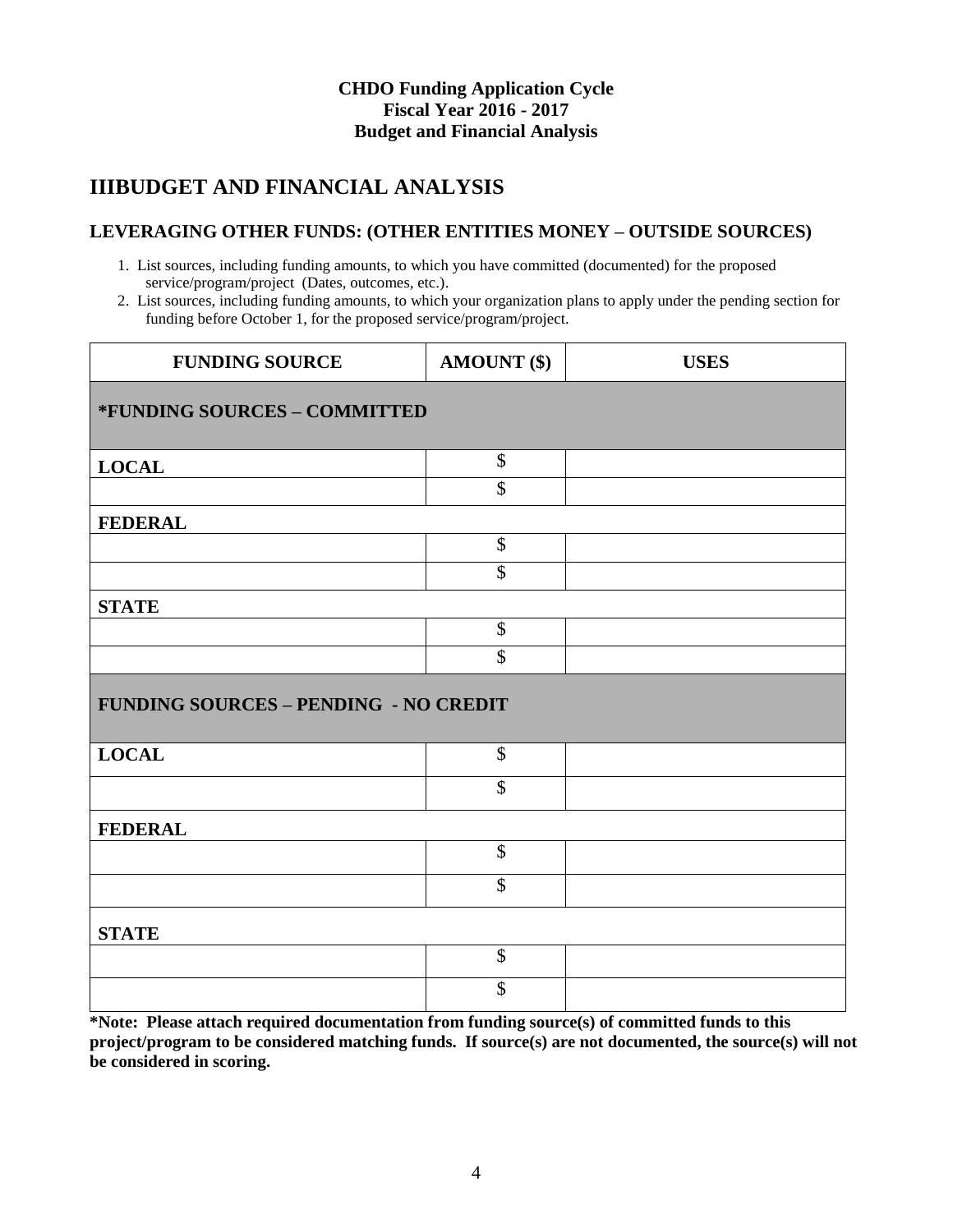## **IVBUDGET AND FINANCIAL ANALYSIS**

Project expenditures shown on the following budget forms must be categorized as Development Administrative Expenditures or as Construction Expenditures:

**Administrative Expenditures/Developer Fee** – Funds may be used to pay reasonable project administrative costs related to the planning and execution of housing development activities assisted in whole or in part with funds provided under the HOME CHDO program. Developer fees are limited to 10% of the construction costs.

**Eligible Expenditures** – Funds may be used to provide construction costs for the development of new single family homes.

The Budget and Financial Analysis Forms must be completed in the following order:

#### **I. Detail Budget Form:**

- A. Using the account structure provided, show the anticipated expenditures for the proposed project on the form in the appropriate columns:
	- 1. Column  $\overline{A}$  Show the Funds requested:
	- 2. Column B Show other sources of revenues to be used as cash match;
	- 3. Column C Show in-kind contributions to be used as non-cash match;
	- 4. Total Project Cost Show the total of columns A+B+C.

#### **II. Budget Narrative Form:**

Explain the proposed budget expenditures on this form. Provide details related to each corresponding expenditure line item on the Detail Budget Form. If this is a continuing project, explain any significant increases or decreases from the prior fiscal year's project.

#### **III. Budget Summary Form:**

- A. **Sources of Revenue** Using the account structure provided, show the anticipated revenues for the proposed project on the form on the appropriate lines:
	- 1. Line A Show the Funds requested;
	- 2. Line B Show other sources of revenues to be used as cash match;
	- 3. Line C Show in-kind contributions to be used as non-cash match;
	- 4. Total Sources of Revenue Show the total of lines  $A+B+C$ .
- B. **Expenditures** Using the account structure provided, show the total anticipated expenditures brought forward from the Detail Budget Form for each line item for the proposed project in the appropriate columns:
	- 1 Column A Show the Funds requested;
	- 2 Column B Show other sources of revenues to be used as cash match;
	- 3 Column C Show in-kind contributions to be used as non-cash match;
	- 4 Total Project Cost Show the total of columns  $A+B+C$ .

#### C. **Matching Requirements**

**CHDO Projects** – Minimum **25% MATCHING FUNDS** required. A minimum of 25% in cash or matching funds in the form of in-kind contributions and/or volunteer labor. The current rate for volunteer match time is \$22.14 per hour.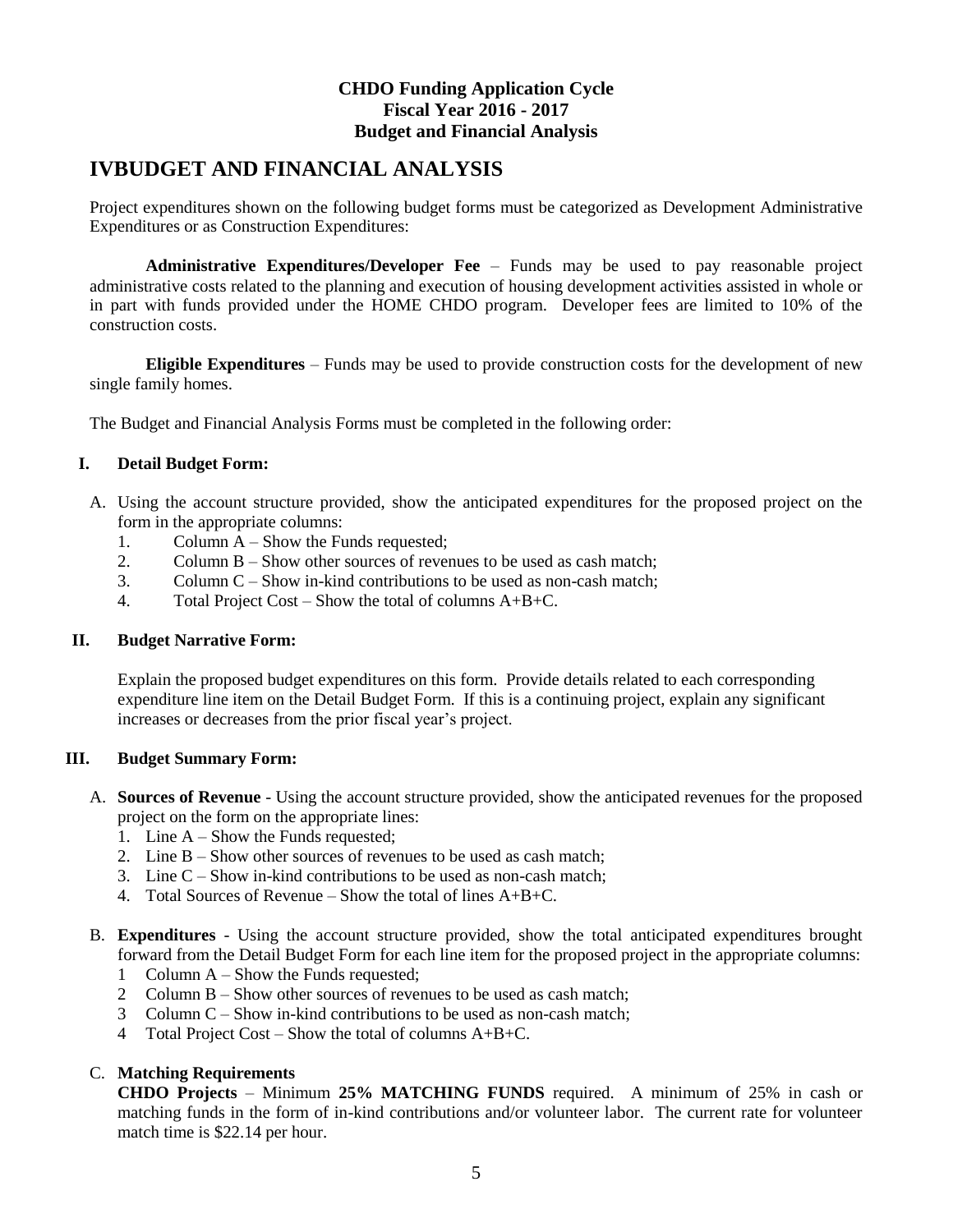### **DEFINITIONS OF LINE ITEMS**

- A. Using the account structure provided, show the anticipated expenditures for the proposed project on the form on the appropriate line item. A description of the line items is provided below:
	- 1. **Personnel Services –** Expenses for salaries and wages for all persons to be employed by the funded project along with related employee benefits. For each position, list separately under salaries and wages.
	- 2. **Professional Services –** Expenses paid for independent professional assistance (i.e. legal, engineering, architectural, appraisal, management consultants, etc.)
	- 3. **Financial Services –** Include cost for financial management
	- 4. **Communication Services –** Expenses to be paid for telephone, cellular telephone, postage, express charges, and messenger services.
	- 5. **Utility Services –** Include costs for electric, gas, water, and other public utility services.
	- 6. **Rentals and Leases –** Amounts to be paid for the lease or rent of land, buildings, equipment, and vehicles.
	- 7. **Insurance –** Includes all insurance carried for the protection on the agency allocated to the CDBG project (i.e. general and professional liability, auto coverage, surety bonds, etc.)
	- 8. **Construction –** The cost incurred for the construction of buildings, and all related construction cost to complete the home services.
	- 9. **Printing and Binding –** Costs of printing, binding and other reproduction services which are contracted for or purchased from outside vendors.
	- 10. **Promotional Activities –** Includes any type of promotional advertising on behalf of the funded project.
	- 11. **Other Current Charges & Obligations –** Include charges and obligations for the funded project not otherwise classified. Also, include charges to be paid for volunteer stipends and other volunteer expenses such as travel reimbursement and recognitions events. Itemize each charge to be paid.
	- 12. **Legal Fees –** This line item includes cost for legal consulting
	- 13. **Contingency –** (Construction Cost only) All requests for contingency funds should be outlined in this category. Please complete the item description, cost and a brief description of why the item is required on the Budget Narrative Form.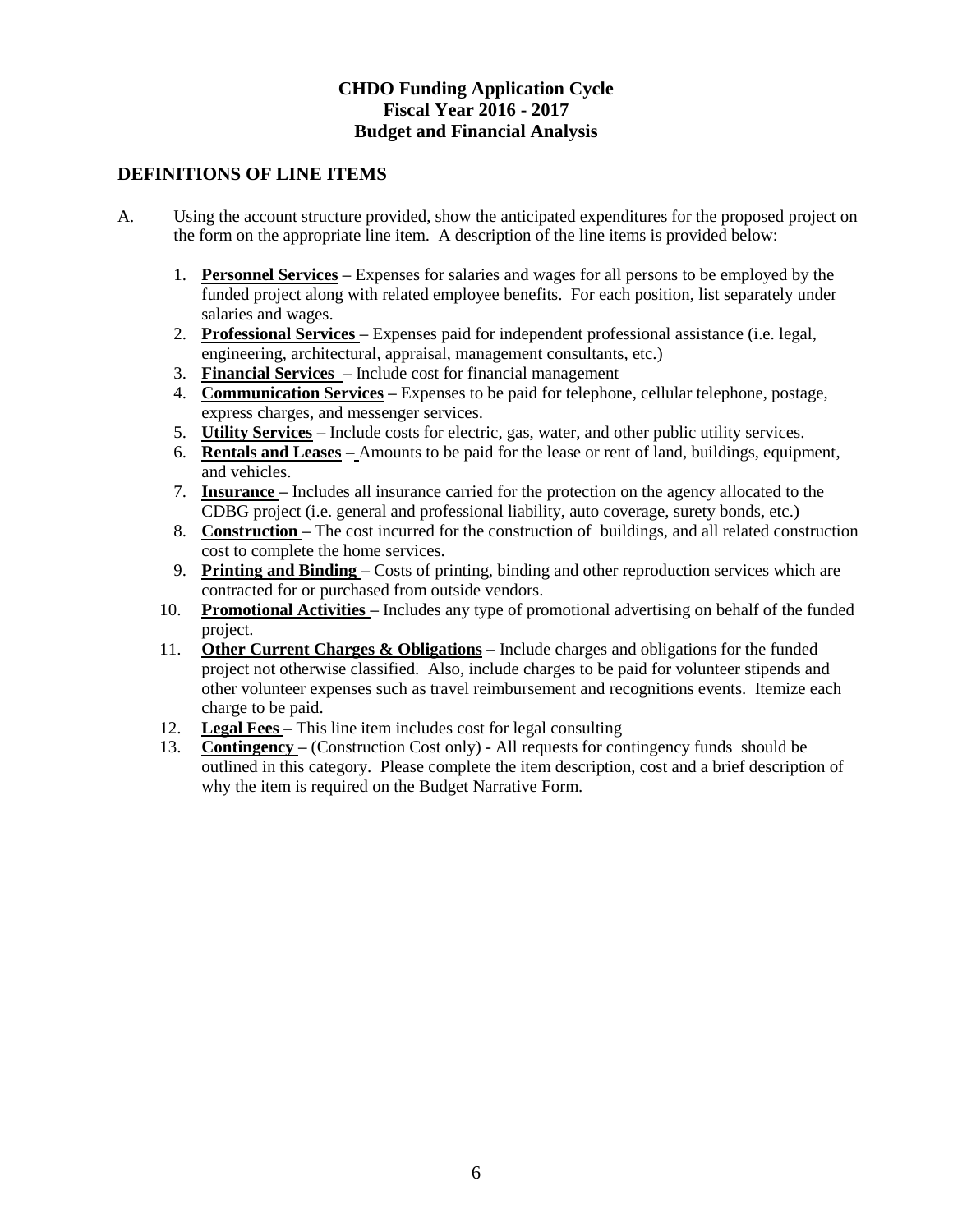### **Construction Budget Form:**

Applicants requesting funds for Construction Projects must complete this form.

Complete the Agency's Name, Project's Name and Contractors' Name, address and phone number and license number(s).

- A. **Sources of Revenue** Using the account structure provided, show the anticipated revenues for the proposed CHDO construction project on the form on the appropriate lines:
	- 1. Line A Show the Funds requested;
	- 2. Line B Show other sources of revenues to be used as cash match;
	- 3. Total Sources of Revenue Show the total of lines A+B.
- B. **Description of Work** Using the format structure provided, show the description of work and anticipated expenditures for each cost item to be charged to the proposed project in the appropriate columns:
	- 1. Column A Show the Funds requested;
	- 2. Column B Show other sources of revenues to be used as cash match;
	- 3. Total Project Cost Show the total of columns A+B.
- C. **CHDO Construction/ Projects** Minimum 25% CASH MATCH required, dedicated to the specific construction project (Cash OR funds in the form of in-kind contributions and/or volunteer labor are accepted as match. Match must be NON-City funds).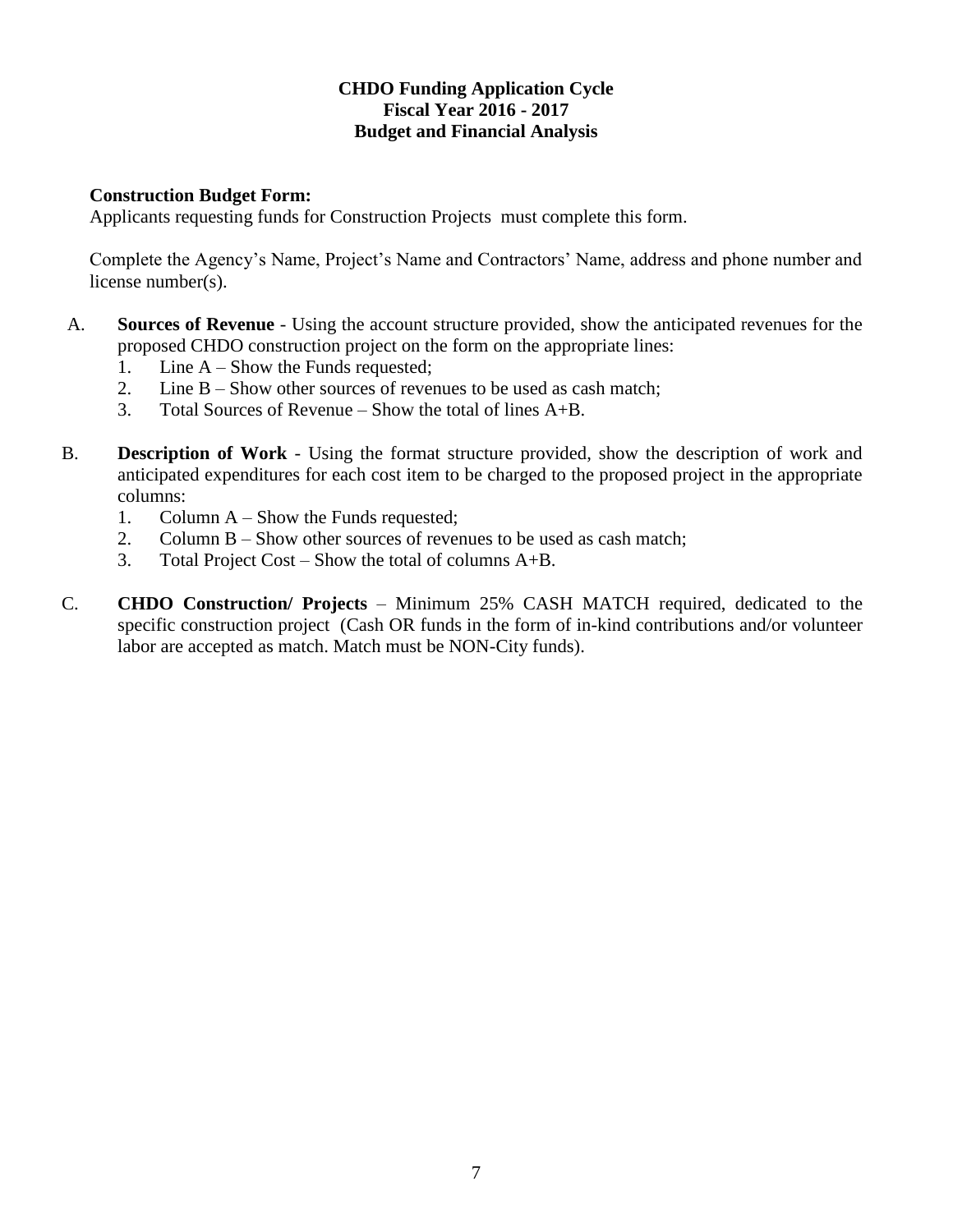## **CONSTRUCTION PROJECT**

Complete this page if funds will be used for construction projects.

1. Describe in detail the physical improvements that will be made.

| Are construction estimates attached?<br>Davis-Bacon Wages, Labor Standards Section 3 Program<br>Preliminary designs<br>Photograph blueprints and specifications | $Yes$ No ______<br>$Yes$ No ______<br>$Yes$ No ______ |
|-----------------------------------------------------------------------------------------------------------------------------------------------------------------|-------------------------------------------------------|
| Agency must submit a signed construction estimate from a licensed contractor.                                                                                   |                                                       |
|                                                                                                                                                                 |                                                       |
| Address: <u>Zip Code:</u> <u>Zip Code:</u>                                                                                                                      |                                                       |
|                                                                                                                                                                 |                                                       |
|                                                                                                                                                                 |                                                       |
| Does applicant own the property or site?                                                                                                                        | $\frac{\ }{\ }$ Yes<br>$\sim$ No                      |
| If not, provide a copy of the lease agreement and letter from the owner confirming.                                                                             |                                                       |
|                                                                                                                                                                 | <b>No</b>                                             |
| If yes, explain:                                                                                                                                                |                                                       |
|                                                                                                                                                                 |                                                       |